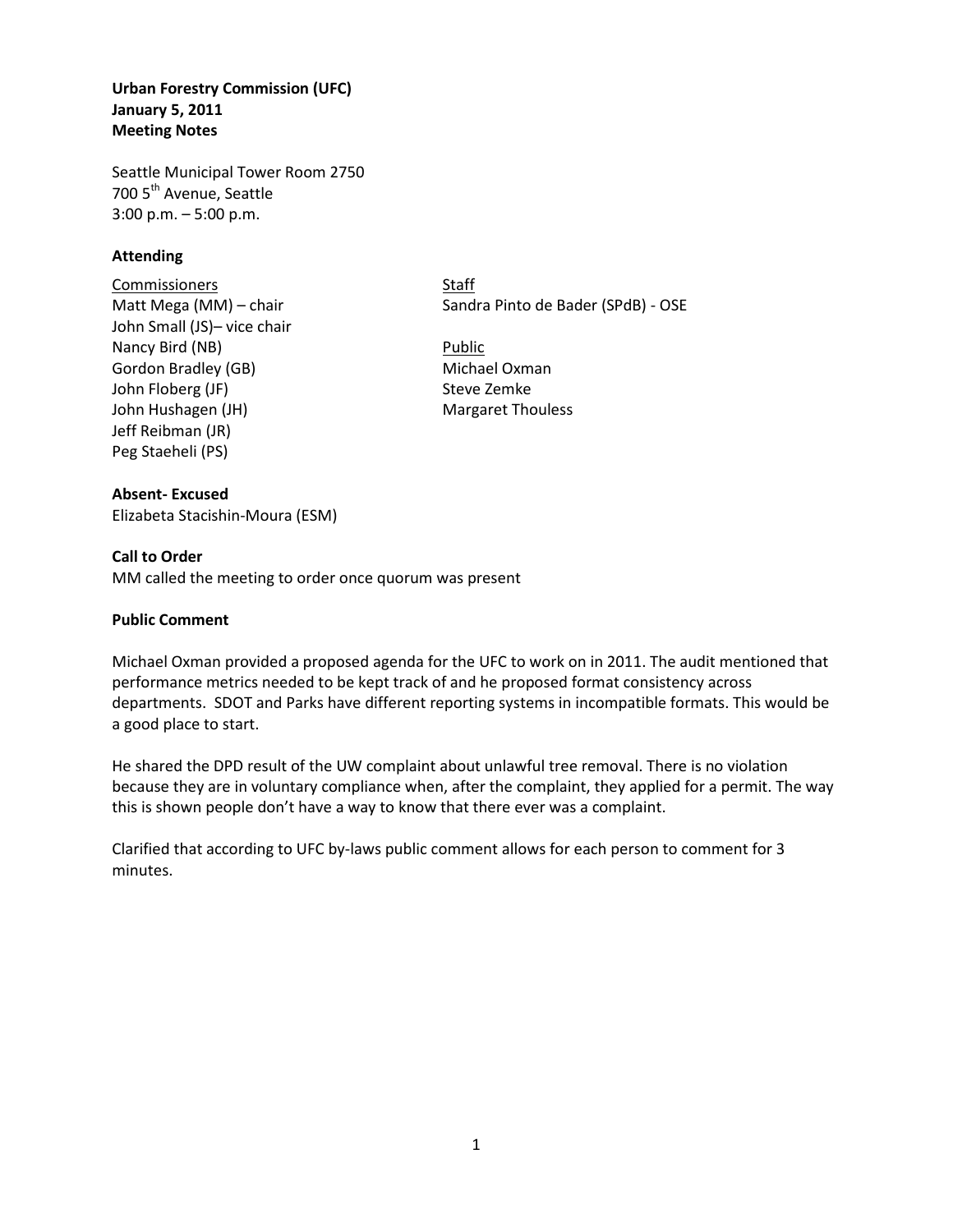### 1. Forest Resource

A. Attributes

i. describe Location; Species; Size; Condition

**B.** Values

i. Social; Environmental; Financial (Architectural)

### 2. Human Resource

A. Maintenance

i. Plant; Prune; Remove

**B.** Inventory Analysis

i. Photo; Database; Blend (GIS)

C. Equipment

#### 3. Political Will (Who pays)

### A. Stewardship

i. Public Funding on public land

ii. Agency; Institution; Department

**B.** Property Rights

i. Owner maintains resource

### 4. Risk Management

A. Assessment

**B.** Prevention

C. Failure

i. Property Damage

ii. Injury

Steve Zemke provided comments on the draft tree removal permit position paper including:

- Urges UFC to look at this in the context of adopting a position of no net loss. In Lake Forest Park people know that when you remove a tree you either have to replace it on site or pay a fee for a tree to be planted elsewhere. The idea is to avoid canopy loss.
- Under reasons for a permit, add a goal to maintain the ecosystem benefits of existing urban forestry infrastructure including reducing storm water runoff, habitat preservation, air pollution mitigation, and other benefits.
- Under tracking it helps you understand and come up with solutions to reduce unnecessary tree removal, give you an idea of why people remove trees.
- Enforcement permit system will allow efficient ability to see who is violating city laws for easier enforcement process
- Assumptions make comment that tree removal outside of development should be regulated by a different agency such as SPU.
- Permits at three levels: no fee required, some fee required, higher level of fee weighing out whether people will not understand the need to file for a permit
- Add solar access as a reason why people remove trees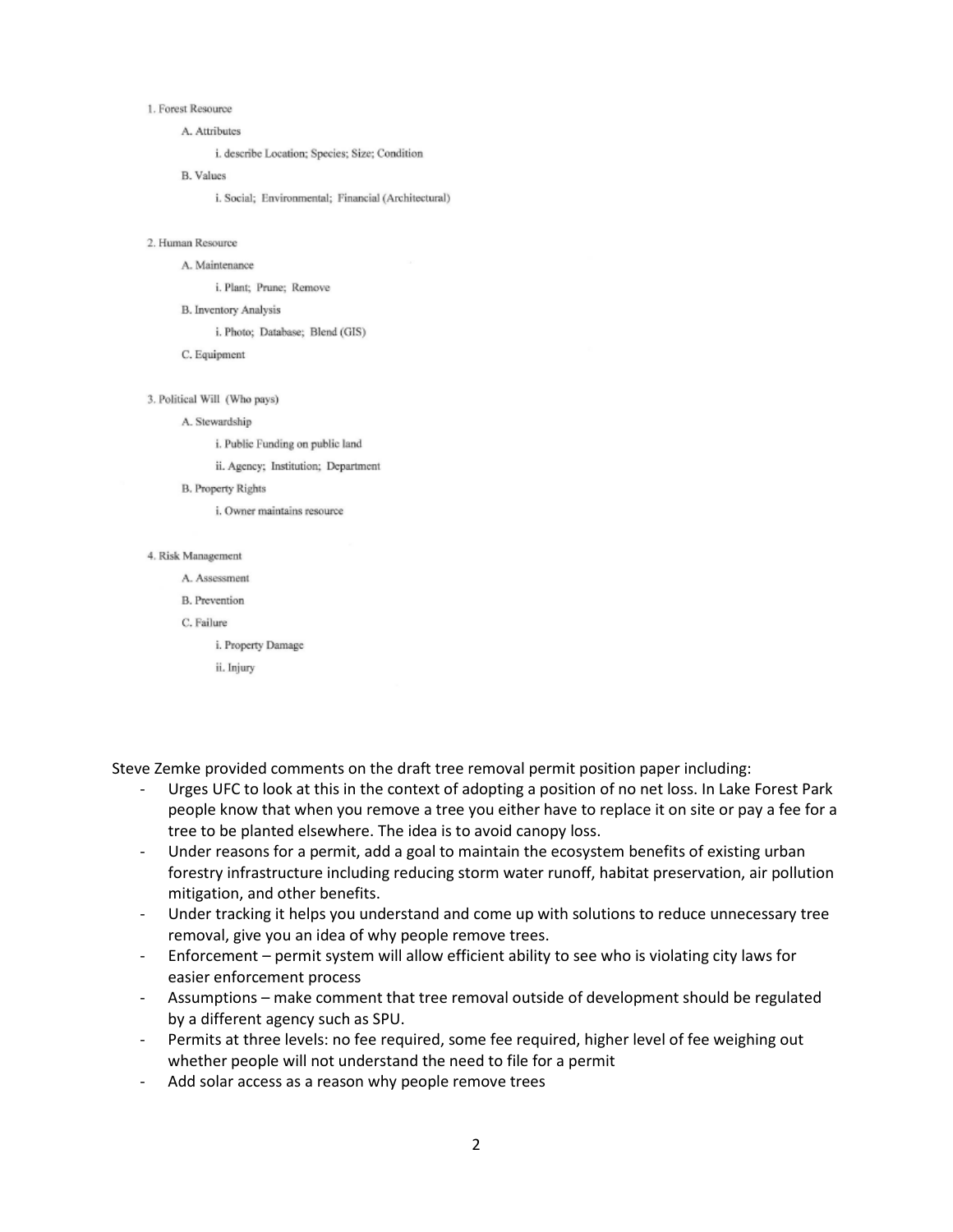Invited UFC to participate in informal memorial for Ingraham trees this Sunday 1-2:30 PM at Broadview library.

# **Approve December 1 and December 15 meeting notes**

**ACTION**: **A motion was made to approve the December 1 and 15 meeting notes as written. The motion was unanimously carried.**

# **Approve amended UFC By-Laws**

General spelling and grammar changes were made throughout the by-laws. The main change was to reflect the Commission's decision to begin meeting twice a month (the first and second Wednesday of the month).

MM proposed to strike the words "at the beginning" from Sec. 7 under Article II to allow for flexibility on when public comment would take place, especially at the second UFC meeting of the month.

Steve Zemke wanted to make sure the public had the opportunity to talk prior to the UFC voting on issues.

NB the second meeting of the month isn't really intended for votes. It's supposed to be more of a working session and the first meeting is a more formal meeting.

**ACTION**: **A motion was made to approve the amended bylaws with all the changes included the one proposed by the Chair. The new Section 7 would read: "The commission will offer opportunity for public comment for 15 minutes at regular Commission meetings. Members of the public who desire to speak may sign up on sheets provided by Commission staff at the beginning of the meeting." It was also clarified that regular Commission meetings will take place the first and second Wednesday of the month. The motion was unanimously carried.**

# **Approve 2011 Annual Work Plan**

MM proposed ownership for different work plan items including dates: JR will continue working on revising the permit position paper JF will lead the position paper on tree standards. PS and JS will support him JH will lead the position paper on professional standards JR will lead the position paper on development standards (timeline will depend on completion of permit paper) MM will draft a calendar of monthly guest speakers and topics and ensure the Urban Forest Management Plan and UFC work plan align MM will create a cover letter for standardizing presentations to UFC

JF asked for clarification of expectations

MM the idea is for the lead to assume responsibility for introducing the topic and have ownership of the process to make sure the work is done supported by other commissioners.

NB asked how agenda items are set up and how are issues requested of the UFC. SPdB responded that issues needing UFC input are brought through the Urban Forestry Interdepartmental Team. Sometimes issues are brought forward directly from Council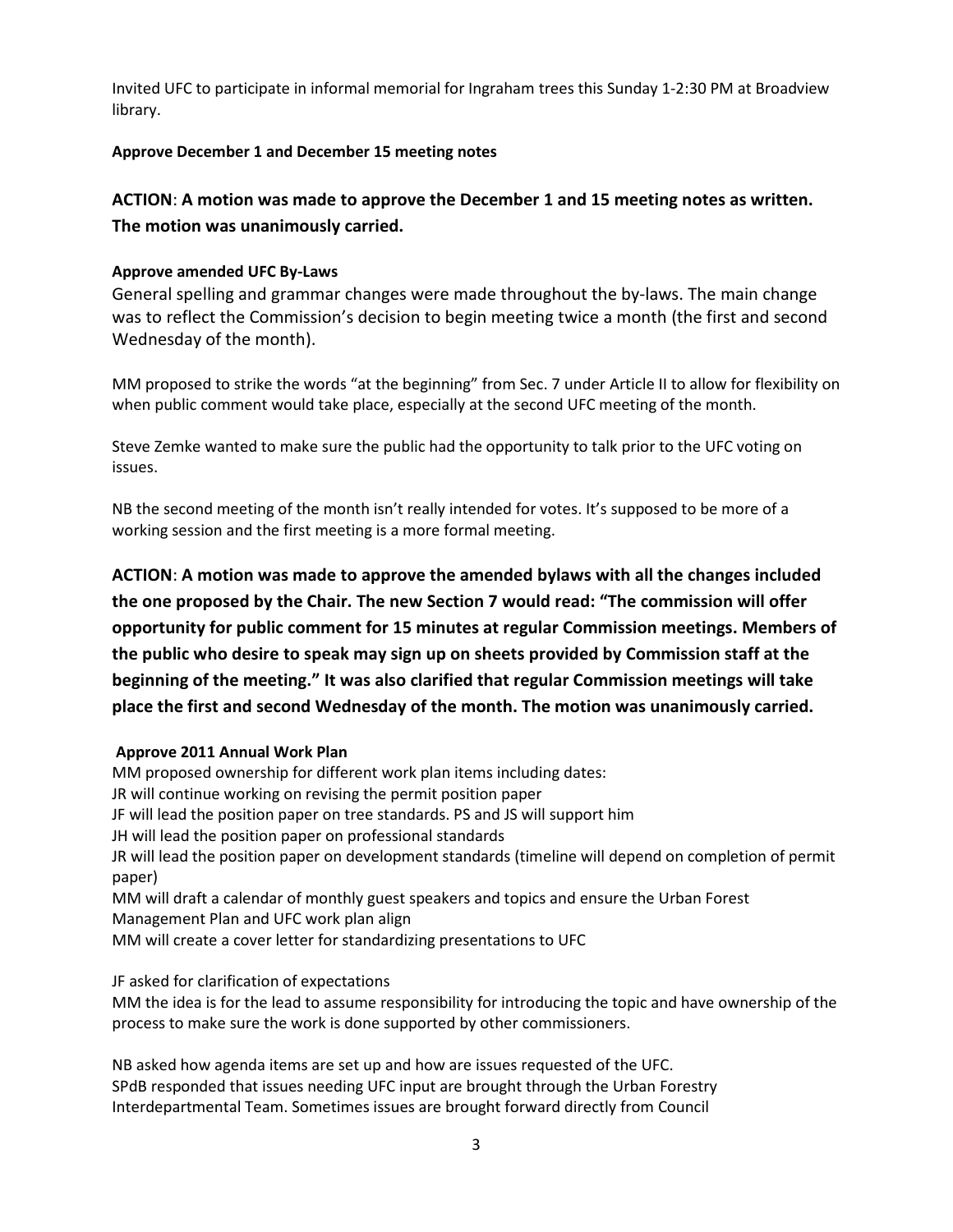PS said it would be helpful to get another briefing from all Urban Forestry departments SPdB said it might be helpful to have a goal statement for each work plan item section in order to be able to prioritize the work load

NB proposed to glance at the work plan at the end of each meeting to see if we are on track. Because this is a working document it wouldn't be adopted but this latest iteration would be the working draft.

People asked general, clarifying questions around the work plan. GB asked about items OSE would bring to the UFC SPdB clarified that there is a work plan based on the Urban Forest Management Plan goals that the Urban Forest IDT works on.

JH: have there been significant changes in the 2011 work plan due to budget cuts? SPdB: The departments are now aware of the budget cuts impacts to their programs. I'm working with the departments in getting the 2010 accomplishments documented as well as creating the 2011 work plan that reflects budget impacts. As soon as I have the information I will report to the UFC.

JH: Will less UF work be done due to the budget cuts?

SPdB: It's likely that budget cuts will impact urban forestry work plan items. I will present a report as soon as I have the information.

## **Tree removal permit position paper – continues**

JR started walking everyone through the document. Incorporated some of the feedback given to the UFC by Deb Powers, including creating a goal statement.

JF - mentioned that the goal needs to be measurable. Effective management can be interpreted in different ways. We might want to tie it to the 30% canopy cover goal.

JR - since working on this he has been thinking of 'stewardship'. Management is an active verb.

PS thinks the term 'management' might elicit negative reactions and proposed to use the term 'stewardship' instead and add Seattle's urban forest canopy.

JF - stewarding the canopy has a positive effect of increasing it.

JR - we are talking about private property. Is it a given that there should be an increase in private property?

JH - we should add a few sentences to emphasize that we can't lose canopy.

JR is it fair to think that every single person in the city should have trees? Or should we allow for offset replacement and look for other mechanisms? If we are going to go to a replacement system at all

JS - we need to be careful on a no net loss on a parcel level because it becomes a punishment for having trees. We need to think about it terms of meeting targets.

JF - The overall effect is to gain canopy, let's state it and not be afraid.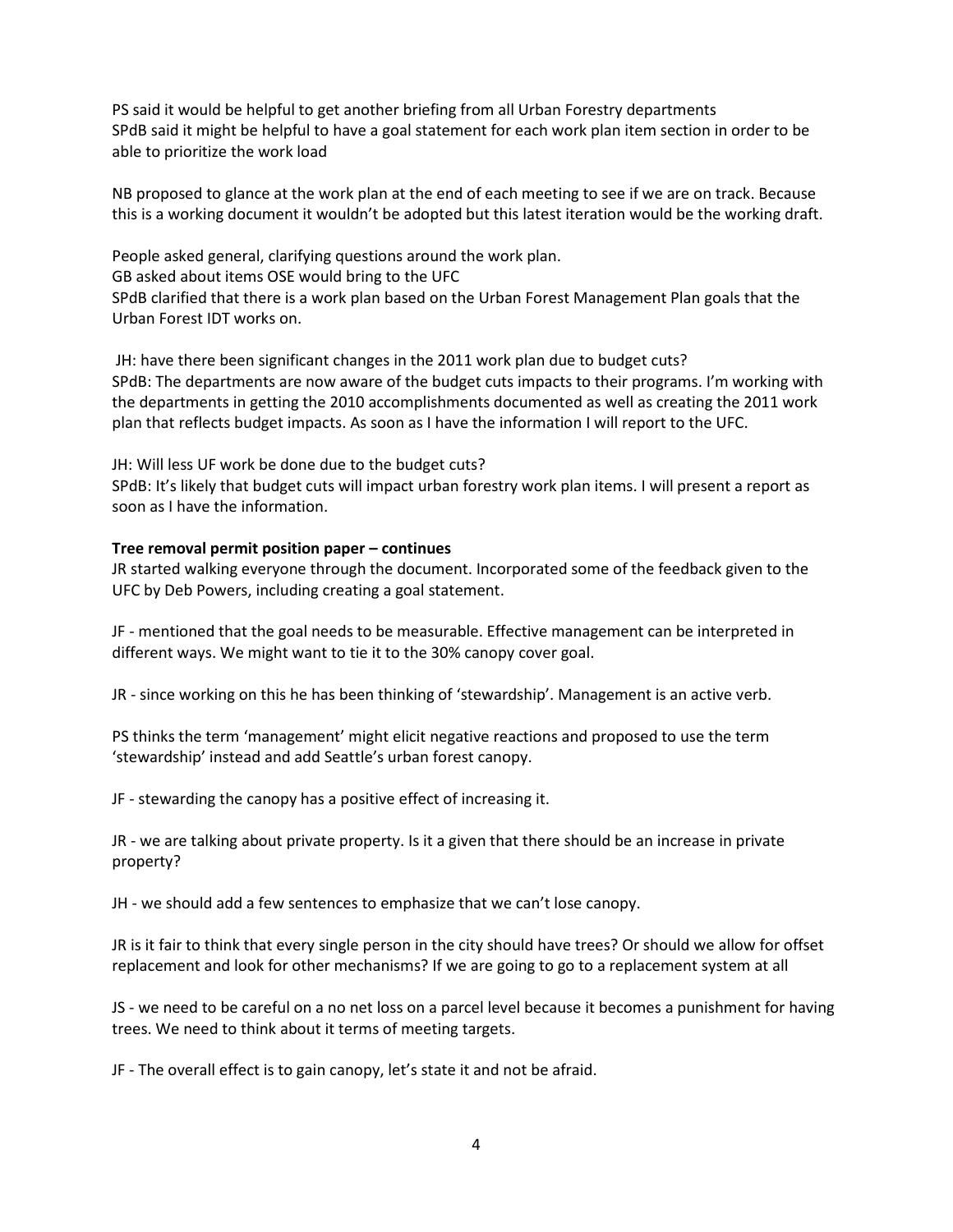JR – to keep it overarching we could talk about effective stewardship and growth of Seattle's urban forest on private property

PS – this is a guide that will start a permit process and it will evolve over time. This is a good framework to start. We are not writing the code.

JR – the next section has more specific statements about other goals. Steve suggested adding a bullet point on ecosystem benefits: to retain and expand the ecosystem benefits provided by the urban forest infrastructure to the city: reducing storm water runoff, habitat preservation, air pollution mitigation, and other benefits.

PS – let's keep it simple to air, water, and habitat

NB – make sure we are being consistent as we move through in talking about trees as infrastructure

JF – if there is going to be a punitive action like a fine it might be a good idea to provide the public with information on what they are losing by cutting down the tree and talk about the ecosystem benefits, to show the value of what you've lost by taking this tree out. People would understand how they are affecting the public. Maybe have a calculator that would show species and DBH specific ballpark. I have a couple of websites I can forward.

MM – Lake Forest Park has good things.

People commented on the Lake Forest Park Ordinance adopted in December 2010.

MM – Called Andy, associate planner in Lake Forest Park, to invite him to come talk to the UFC. He is waiting to hear back.

JF – should we include public property on this?

JS – include the ROW. Consider rolling the SDOT permit system into this new system

GB – when talking about safety: the work and what's being accomplished with the work. Stress the safety piece along with health and welfare and reference it up front. This might resonate with people more concerned with this aspect of regulations.

JR – talk about the fact that there will be tree standards

NB – people resonate when they think of health

JH – the intent of the permit should encompass private and public entities: Seattle University, etc. They should have to comply with canopy cover goals.

PS – leave some of these nuances to those writing the code. This is not the best use of our time.

NB – do say that this is intended for all users, public or private property not undergoing development

JR – Does the school district function under a Major Institution Overlay?

PS – including private and public parcels (excluding ROW and major institutions)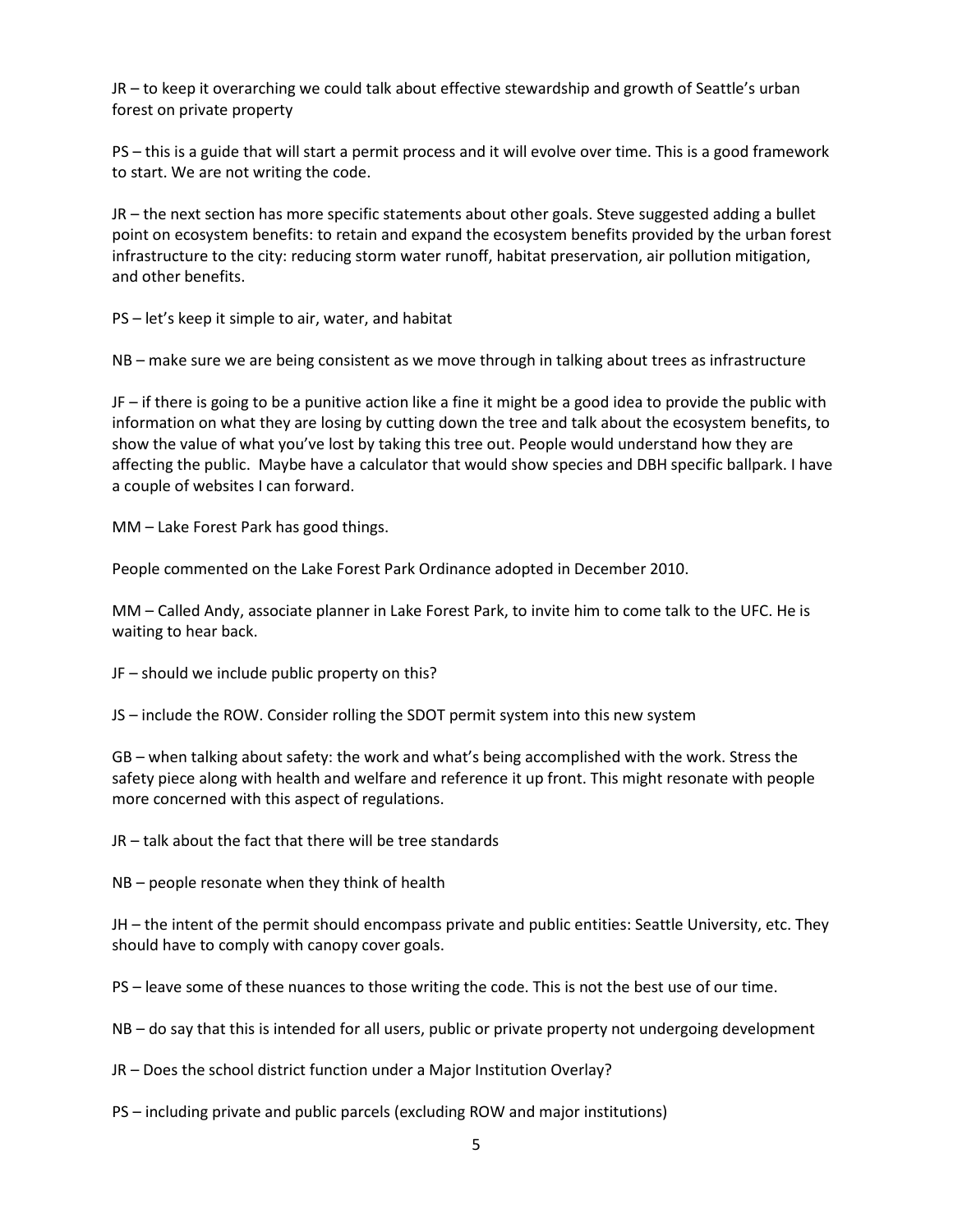JR – excluding trees actively managed by the city

NB – Take SDOT's permit system and build from it. IT platform considerations for future of system

JR – add capabilities that should be done up front to be compatible with future systems and needs?

NB – make it very simple. Okay to have free permits (don't' call it registration only)

JR – make sure to define a tree if every tree requires a permit

PS – trees are defined in city code and regulations. SDOT has a list. You can get to them.

JR – there are some trees that are so small that we shouldn't be bothering with

NB – we need to be very clear with the public. A free permit would help as a selling point

MM – in Lake Forest Park if it is under 6" you can cut it. We have to have a threshold.

JR – the way he structure the questions, by the time you get to the end you can realize that there is no fee, that it was just a registration

MM – we need to have a conversation about when we use registration and when would a permit kick in.

NB – a permit increases the stature of tree protection

JF – are we going to provide protection to all trees?

MM – would suggest 6" DBH

NB – she would like to see less

PS – she would also like to see a smaller tree protected. But we shouldn't be worrying about that level of detail

MM – size is not the only issue, we should consider location and species as well

JR – the permit could say, if you have an under 6" tree and you don't know what species it is and you don't have an arborist that's okay; but is you have a 24" tree and you don't know the species and don't have an arborist, that's not okay

NB – the solar access point is also important

MM – it's written in the Comprehensive Plan, so we need to include it

JF – the title – heavy pruning and topping should be considered tree removal. It's confusing to have a title that is so narrow. People might think they are not removing although they are toping… maybe leave it as tree permit

JF – we talked about making the permit be revenue neutral. There is an idea still within the document that refers to making money, so we need to be consistent and make it all 'revenue neutral.'